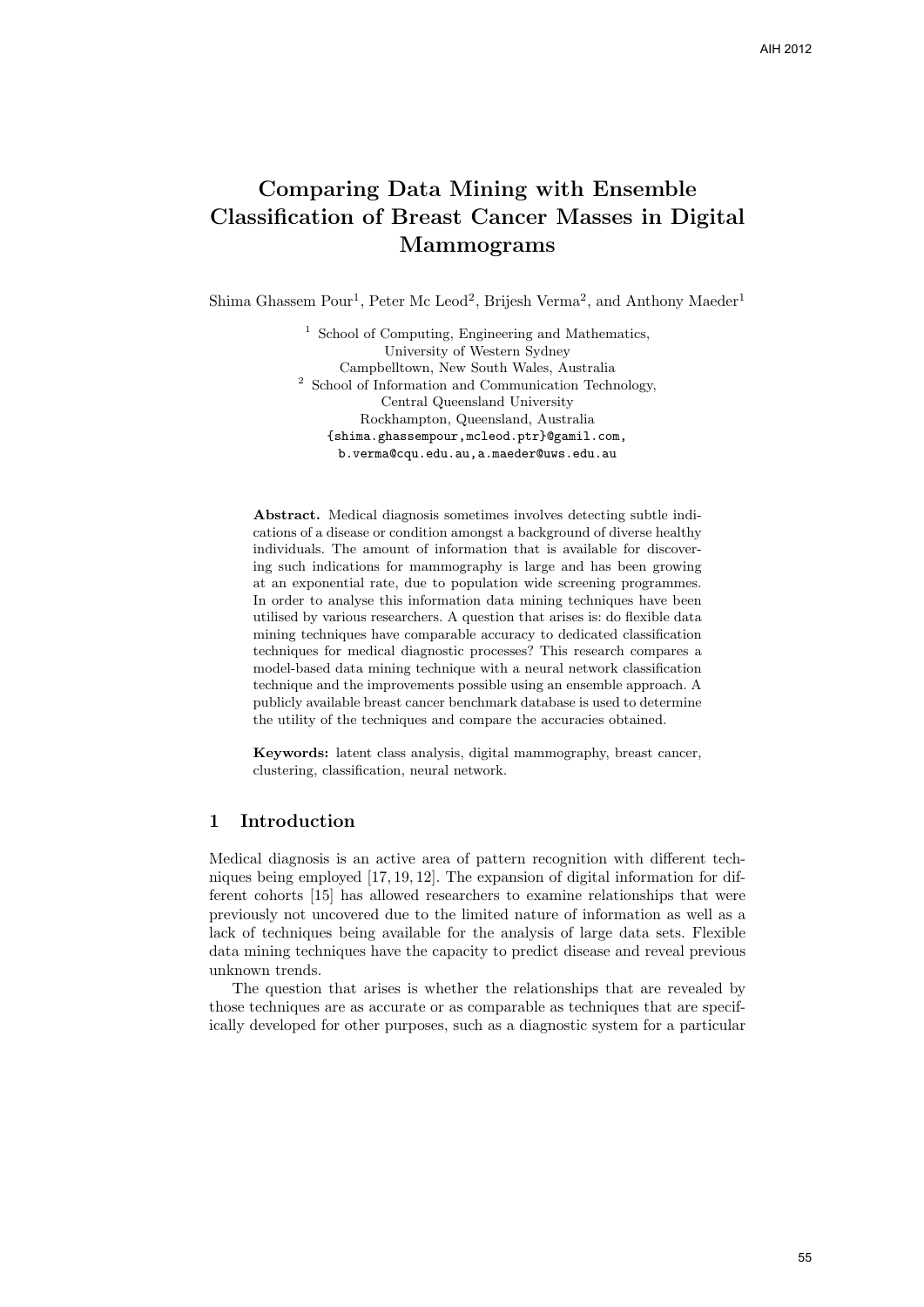disease or condition. This research aims at contrasting the cluster analysis technique (Latent Class Analysis) of Ghassem Pour, Maeder and Jorm [4] against a baseline neural network classifier, and then considers the effects of applying an ensemble technique to improve the accuracies obtained.

The organisation of this paper is that section two provides a background on the approaches that have been utilised for breast cancer diagnosis, sections three and four detail the proposed techniques for comparison, section five outlines the experimental results obtained and conclusions are presented in section six.

### 2 Background

Medical diagnosis is a problematic paradigm in that complex relationships can exist in the diagnostic features that are utilised to map to a resultant diagnosis about the disease state. In different cases the state of the disease condition itself can be marked by stages where the diagnostic symptoms or signs can be subtle or different to other stages of the disease. This means that there is often not a clean mapping between the diagnostic features and the diagnosis [13, 14].

Breast cancer screening using mammography provides an exemplar of this situation. Early detection and treatment have been the most effective way of reducing mortality [2] however Christoyianni et al. [1] noted that 10-30% of breast cancers remain undetected while 15-30% of biopsies are cancerous. Taylor and Potts [22] made similar observations in their research. There are many reasons why various cancers can remain undetected. These include the obfuscation of anomalies by surrounding breast tissue, the asymmetry of the breast, prior surgery, natural differences in breast appearance on mammograms, the low contrast nature of the mammogram itself, distortion from the mammographic process and even talc or powder on the outside of the breast making it hard to identify and discriminate anomalies. Even if an anomaly is detected, a high rate of false positives exist [17, 18].

Clustering has provided a widely used mechanism for organising data into similar groupings. The usage of clustering has also been extended to classifiers and detection systems in order to improve detection and provide greater classification accuracy. Kim et al. [9] developed a classifier based on Adaptive Resonance Theory (ART2) where micro-calcifications were grouped into different classes with a three-layered back propagation network performing the classification. The system achieved 90% sensitivity (Az of 0.997) with a low false positive rate of 0.67 per cropped image.

Other researchers such as Mohanty, Senapati and Lenka [16] explored the application of data mining techniques to breast cancer diagnosis. They indicated that data mining medical images would allow for the collection of effective models, rules as well as patterns and reveal abnormalities from large datasets. Their approach was to use a hybrid feature selection technique with a decision tree classifier to classify breast cancer. They utilised 300 images from the MIAS database. They achieved a classification accuracy of 97.7% however their dataset images contained microcalcifications as well as mass anomalies.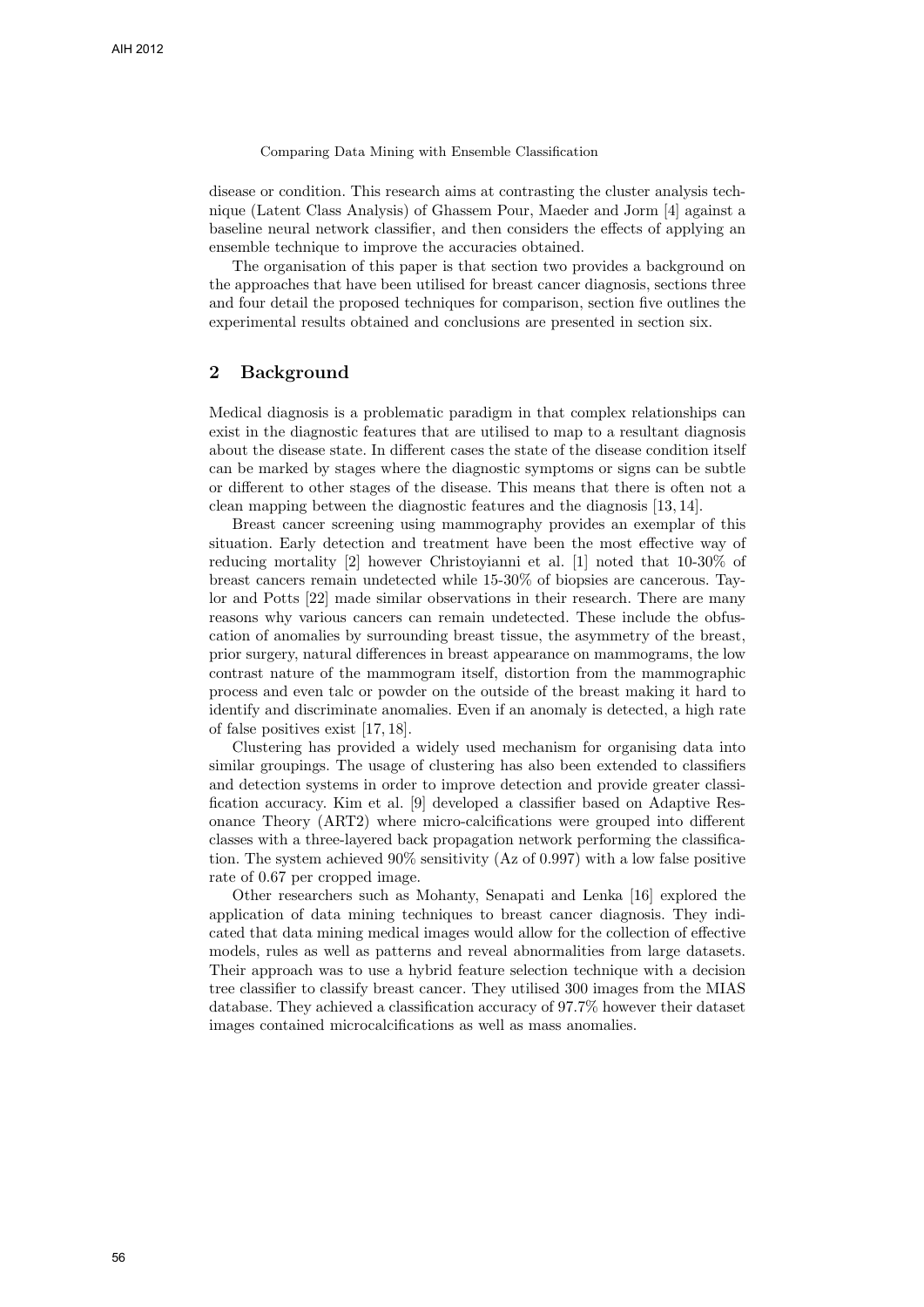### 3 Latent Class Analysis and Data Mining

Latent Class Analysis (LCA) has been proposed as a mechanism for improved clustering of data over traditional clustering algorithms like k-means [11]. LCA classifies subjects into one of K unobserved classes based on the observed data, where K is a constant and known parameter. These latent or potential classes are then refined based upon their statistical relationships with the observed variables.

LCA is a probabilistic clustering approach: although each object is assumed to belong to one cluster, there is uncertainty about an object's membership of a cluster [11, 10]. This type of approach offers some advantages in dealing with noisy data or data with complex relationships between variables, although as an iterative method there is always some chance that it will be susceptible to noise and in some cases fail to converge.

An advantage of using a statistical model is that the choice of the cluster criterion is less arbitrary. Nevertheless, the log-likelihood functions corresponding to LC cluster models may be similar to the criteria used by certain non-hierarchical cluster techniques [18]. Another advantage of the model-based clustering approach is that no decisions have to be made about the scaling of the observed variables: for instance, when working with normal distributions with unknown variances, the results will be the same irrespective of whether the variables are normalized or not.

Other advantages are that it is relatively easy to deal with variables of mixed measurement levels (different scale types) and that there are more formal criteria to make decisions about the number of clusters and other model features [3]. We have successfully applied LCA for cases in health data mining when the anomalous range of variables results in more clusters than have been expected from a causal or hypothesis based approach [5]. This implies that in some cases LCA may be used to reveal associations between variables that are more subtle and complex.

Unsupervised clustering requires prior specification of the number of clusters K to be constructed, implying that a model for the data is necessary which provides K. The binary nature of the diagnosis problem implies that K=2 should be used in ideal circumstances, but the possibility exists that allowing more clusters would give a better solution (e.g. by allowing several different classes within the positive or negative groups). Consequently a figure of merit is needed to establish that the chosen K value is optimal. In this research the Bayesian Information Criteria (BIC) is determined for the mass dataset in order to gauge the best number of clusters.

Repeated application of the clustering approach can also lead to different solutions due to randomness in starting conditions. In this work we used multiple applications of the clustering calculations to allow improvement in the results, in an ensemble-like approach. Our improvement strategy was based on selection of the most frequent membership of classes per element, over different numbers of clustering repetitions.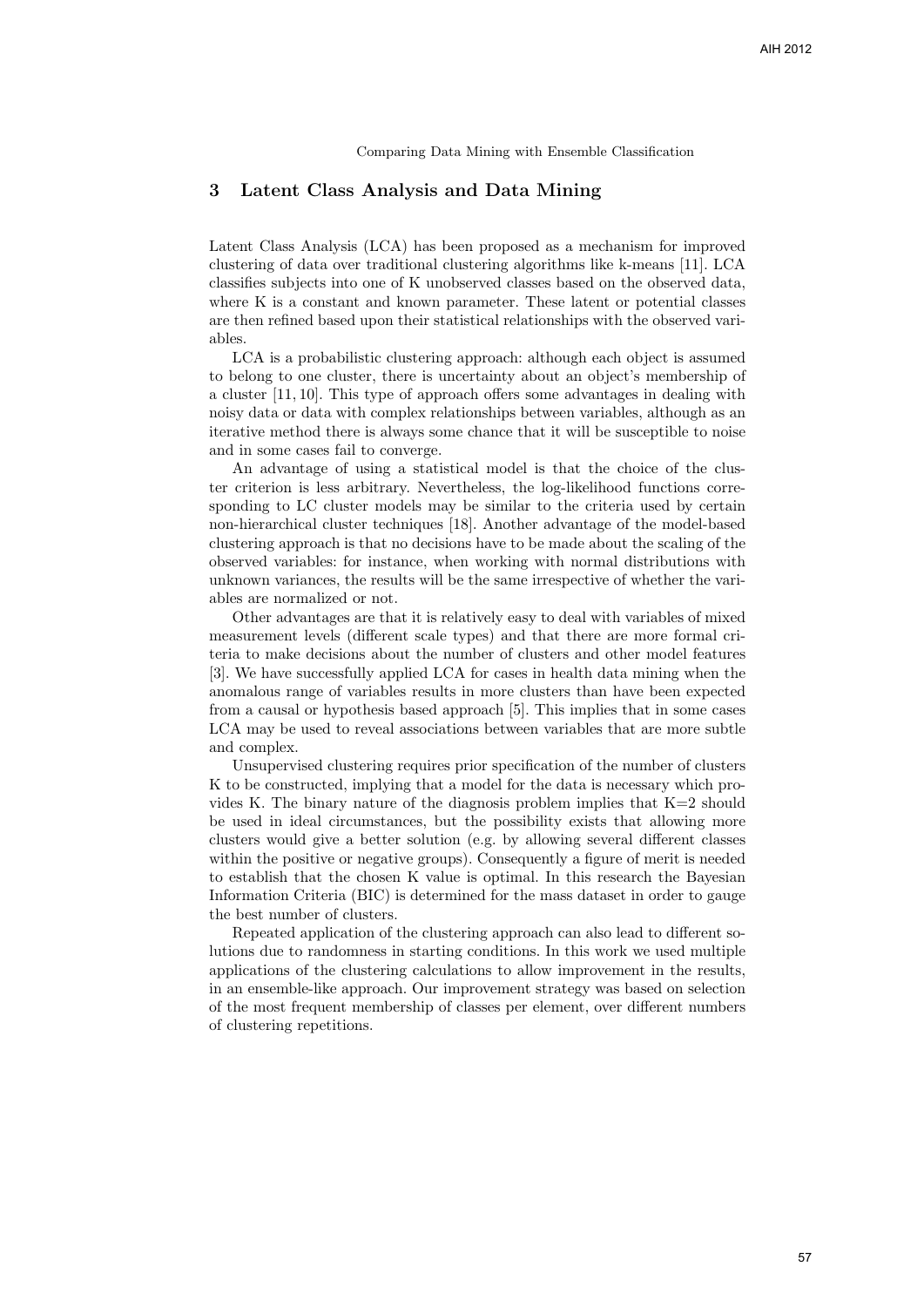### 4 Neural Network and Ensemble Methods

Neural networks have been advocated for breast cancer detection by many researchers. Various efforts to refine classification performance have been made, using a number of strategies involving some means of choice between alternatives. Ensembles have been proposed as a mechanism for improving the classification accuracy of existing classifiers [6] providing that constituents are diverse.

Zhang et al. [23] partitioned their mass dataset obtained from the DDSM into several subsets based on mass shape and age. Several classifiers were then tested and the best performing classifier on each subset was chosen. They used SVM, k-nearest neighbour and Decision Tree (DT) classifiers in their ensemble and achieved a combined classification accuracy of 72% that was better than any individual classifier.

Surrendiran and Vadivel [21] proposed a technique that could determine what features had the most appropriate correlation on classification accuracy and achieved 87.3% classification accuracy. They achieved this by using ANOVA DA, Principal Component Analysis and Stepwise ANOVA analysis to determine the relationship between input feature and classification accuracy.

Mc Leod and Verma [14] utilised a clustered ensemble technique that relied on the notion that some patterns could be readily identified through clustering (atomic). Other patterns that were not so easily separable (non-atomic) were classified by a neural network. The classification process involved an initial lookup to determine if a pattern was associated with an atomic class however for non-atomic classes a neural network ensemble that had been created through an iterative clustering mechanism (to introduce diversity into the ensemble) was employed. The advantage of this technique is that the ensemble was not adversely affected by outliers (atomic clusters). This technique was applied to the same mass dataset as utilised in this research and achieved a classification accuracy of 91%.

The ensemble utilised in this research was created by fusing together (using the majority vote algorithm) constituent neural networks that were created by varying the number of neurons in the hidden layer to create diverse networks for incorporation into an ensemble classifier.

### 5 Experimental Results

The experiments were conducted for LCA and neural network techniques and the related ensemble approaches using mass type anomalies from the Digital Database of Screening Mammography (DDSM) [7]. The features used for classification purposes coincided with the Breast Imaging Reporting and Data System (BI-RADS) as this is how radiologists classify breast cancer. The BI-RADS features of density, mass shape, mass margin and abnormality assessment rank are used as they have been proven to provide good classification accuracy [20]. These features are then combined with patient age and a subtlety value [7].

Experiments were performed utilising the clustering technique of Ghassem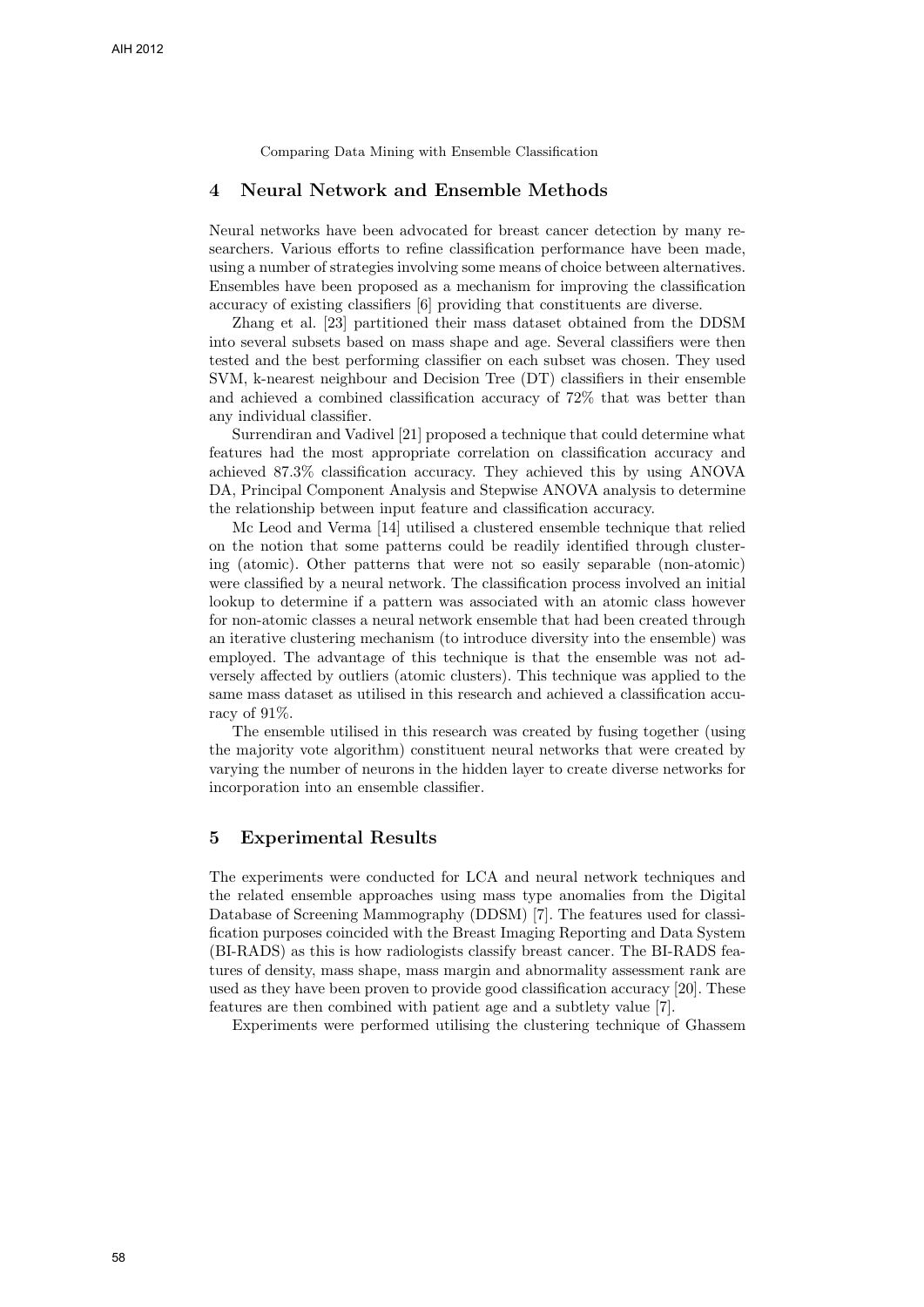Pour, Maeder and Jorm [4] on this dataset. This was achieved using the Latent Gold <sup>R</sup> software package. The first step was to utilise the analysis feature of Latent $G$ old $_{\mathfrak{G}}$  to calculate the BIC value and the classification error rate. This information appears in Table 1 below, with Npar designating the resulting parameter value associated with the LCA.

Table 1. LCA Cluster optimisation based on Classification Error.

|   |        |    | Clusters BIC Npar Classification Error |
|---|--------|----|----------------------------------------|
|   | 1238.8 | 30 | 0.0303                                 |
| 3 | 1240.6 | 38 | 0.0403                                 |
| 4 | 1241.8 | 46 | 0.0446                                 |
| 5 | 1254.1 | 54 | 0.0470                                 |

Minimisation of BIC and the Classification Error determines the best number of clusters for the LCA analysis in terms of classification accuracy and this was found to be 2 clusters. Nevertheless, it might be expected that some further complexity could be identified in higher numbers of clusters, where multiple clusters may exist for either positive or negative classes. The results obtained when cases of more than 2 clusters were merged to form the dominant positive and negative classes, are detailed in Table 2. These results show the instability

Table 2. LCA Classification Technique Accuracy.

|   | Clusters Accuracy $%$ |
|---|-----------------------|
| 2 | 87.2                  |
| 3 | 56.7                  |
|   | 43.2                  |
| 5 | 32.8                  |

of LCA classification for this dataset at higher numbers of clusters, for example the 2-cluster solution gives better accuracy than the 3-cluster solution (merging into 2 clusters) and so forth. From this we conclude that the natural 2-cluster solution is indeed optimal.

In order to provide a comparison, further experiments were performed using a neural network and then applying an ensemble classifier. The neural network and ensemble techniques were implemented in  $MATLAB_{\mathfrak{G}}$  utilising the neural network toolbox. The parameters utilised are detailed in the Table 3 below. Experiments were first performed with a neural network classifier alone, in order to provide a baseline for measuring the classification accuracy on the selected dataset. The results obtained are detailed in Table 4 below. Further experiments were then performed utilising an ensemble technique with a summary of the neural network test results using ten-fold cross validation, as detailed in Table 5 below.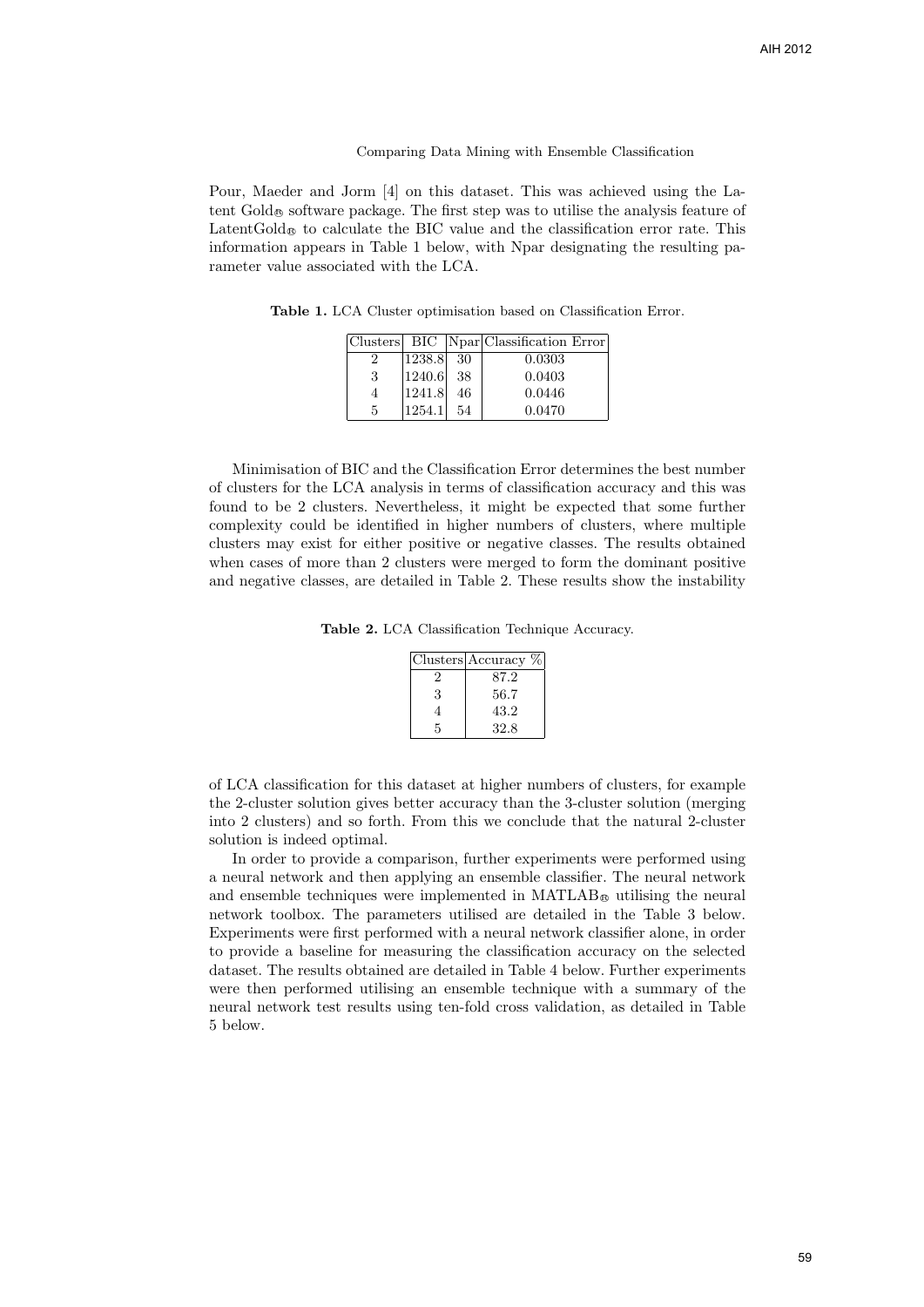| Parameter             | Value  |
|-----------------------|--------|
| Hidden Lavers         |        |
| Transfer Function     | Tansig |
| Learning Rate         | 0.05   |
| Momentum              | 0.7    |
| Maximum Epochs        | 3000   |
| Root Mean Square Goal | 0.001  |

Table 3. Neural network configuration parameters.

Table 4. Neural network classification technique accuracy.

| Hidden Neurons Accuracy (%) |    |
|-----------------------------|----|
| 13                          | 80 |
| 25                          | 80 |
| 52                          | 90 |
| 111                         | 79 |

Table 5. NN-ensemble classification technique accuracy.

| Networks | Hidden Neurons in Ensemble                         | Accuracy $(\%)$ |
|----------|----------------------------------------------------|-----------------|
|          | 24, 5, 15, 32, 31, 43                              | 94              |
| 10       | 24, 5, 15, 32, 31, 43, 50, 75, 38, 59              | 96.5            |
| 13       | 24, 5, 15, 32, 31, 43, 50, 75, 38, 59, 68, 79, 116 | 98              |
| 15       | $ 24,5,15,32,31,43,50,75,38,59,68,79,116,146,14 $  | 96              |

Experiments were also performed for the ensemble-like optimising of results from the LCA technique. It is difficult to match this process directly with the complexity used for the NN-ensemble experiments, so the number of repetitions has been modelled on plausible choice based on dataset size of 100 cases. The results for these experiments are shown in Table 6 below.

Table 6. LCA-ensemble classification technique accuracy.

|    | $[Repetitions]$ Accuracy $(\%)$ |
|----|---------------------------------|
| 10 | 87                              |
| 20 | 89                              |
| 40 | 91                              |
| 70 | 94                              |

## 6 Discussion and Conclusions

Examination of the results from Tables 1 to 6 demonstrates that the accuracy obtained with the LCA technique is below that of the baseline classification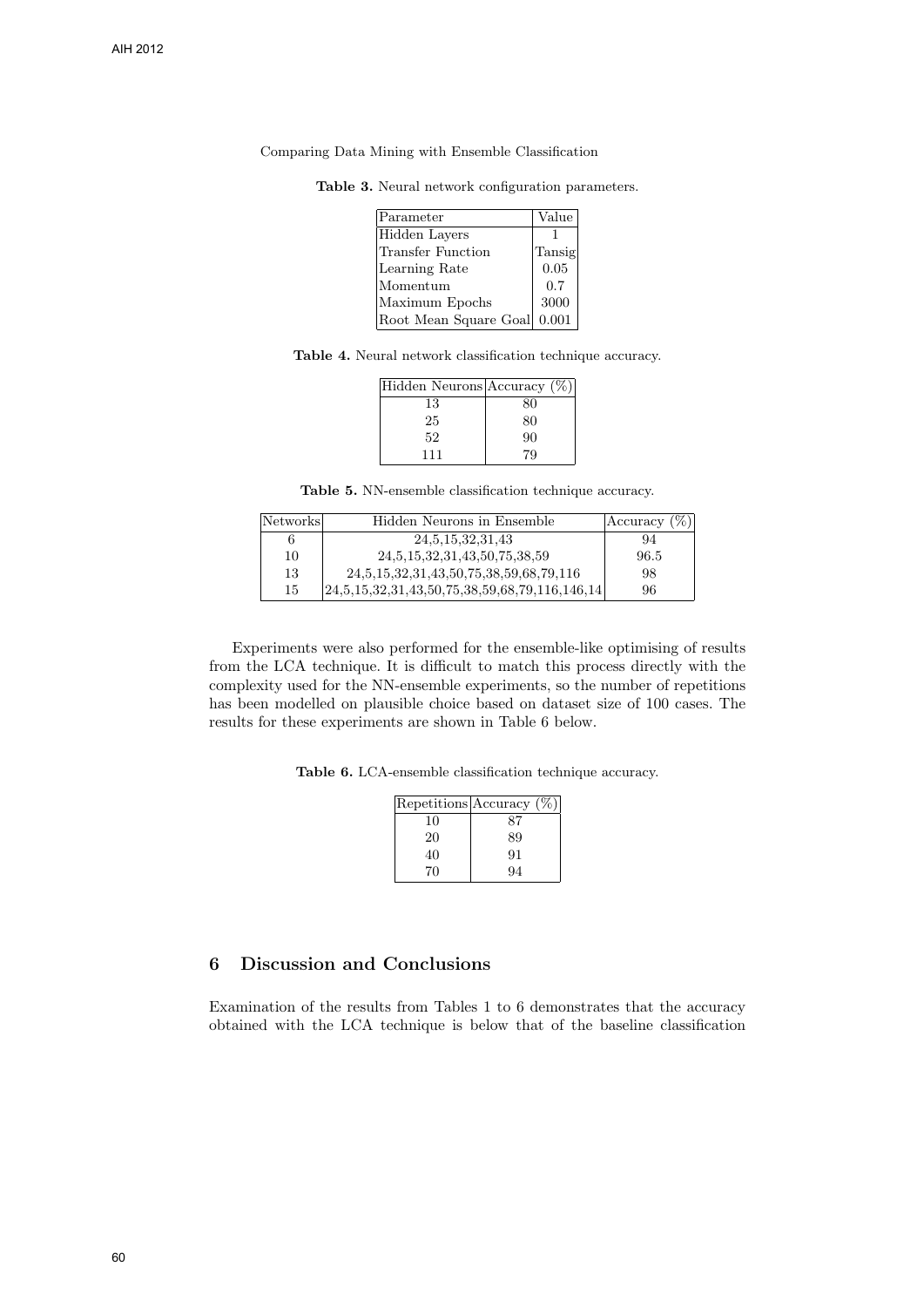performed with the neural network. However an ensemble oriented approach enabled improvement of the results from both techniques.

In order to examine the results more closely the sensitivity, specificity and positive predictive value have been calculated for the best performing results for each of the trialled techniques, shown below in Table 7.

Sensitivity is the True Positive diagnosis divided by the True Positive and False Negative components. Sensitivity can be thought of as the probability of detecting cancer when it exists.

Specificity is the True Negative component divided by the True Negative component plus the False Positive component. Specificity can be thought of as the probability of being correctly diagnosed as not having cancer.

Positive Predictive Value (PPV) is the True Positive component divided by the True Positive component plus the False Positive component. PPV is the accuracy of being able to identify malignant abnormalities. The latent class analysis

| Technique             |                         |      | $\mathrm{Performance}(\%)$ |
|-----------------------|-------------------------|------|----------------------------|
|                       | Sensitivity Specificity |      | PPV                        |
| Latent Class Analysis | 80.5                    | 93.9 | 95.0                       |
| LCA-ensemble          | 82.7                    | 95.2 | 96.0                       |
| Neural Network        | 91.6                    | 88.4 | 90.0                       |
| NN-ensemble           | 97.0                    | 97.9 | 99.0                       |

Table 7. Performance results for the proposed techniques.

technique was not as sensitive as the neural network but had better specificity and a higher positive predictive value than the neural network. Both ensemble approaches resulted in substantially better performance, which of course must be traded off against the increased computational cost. The NN-ensemble technique performed the best with good sensitivity, specificity and a high positive predictive value.

The flexibility of clustering techniques such as LCA provides a mechanism for gaining insight from large data repositories. However once patterns in the data become evident it would appear that other less flexible but more specialised techniques could be utilised to obtain analysis at a higher degree of granularity of the data in question.

A summary of the overall performance of the techniques employed in this paper are presented in Figure 1. The optimal LCA-ensemble result, while less than the optimal NN-ensemble result, is obtained with somewhat less processing effort and complexity, and further improvement may be possible.

Future work could look at extending the comparison of LCA with other data mining algorithms to determine their applicability. Breast cancer represents only one problem domain and applying these methods to other datasets would be a logical extension. Our future research will include more experiments with  $LatentGold_{\otimes}$  on other breast cancer datasets to determine how different numbers of clusters produce different classification results for a more detailed analysis.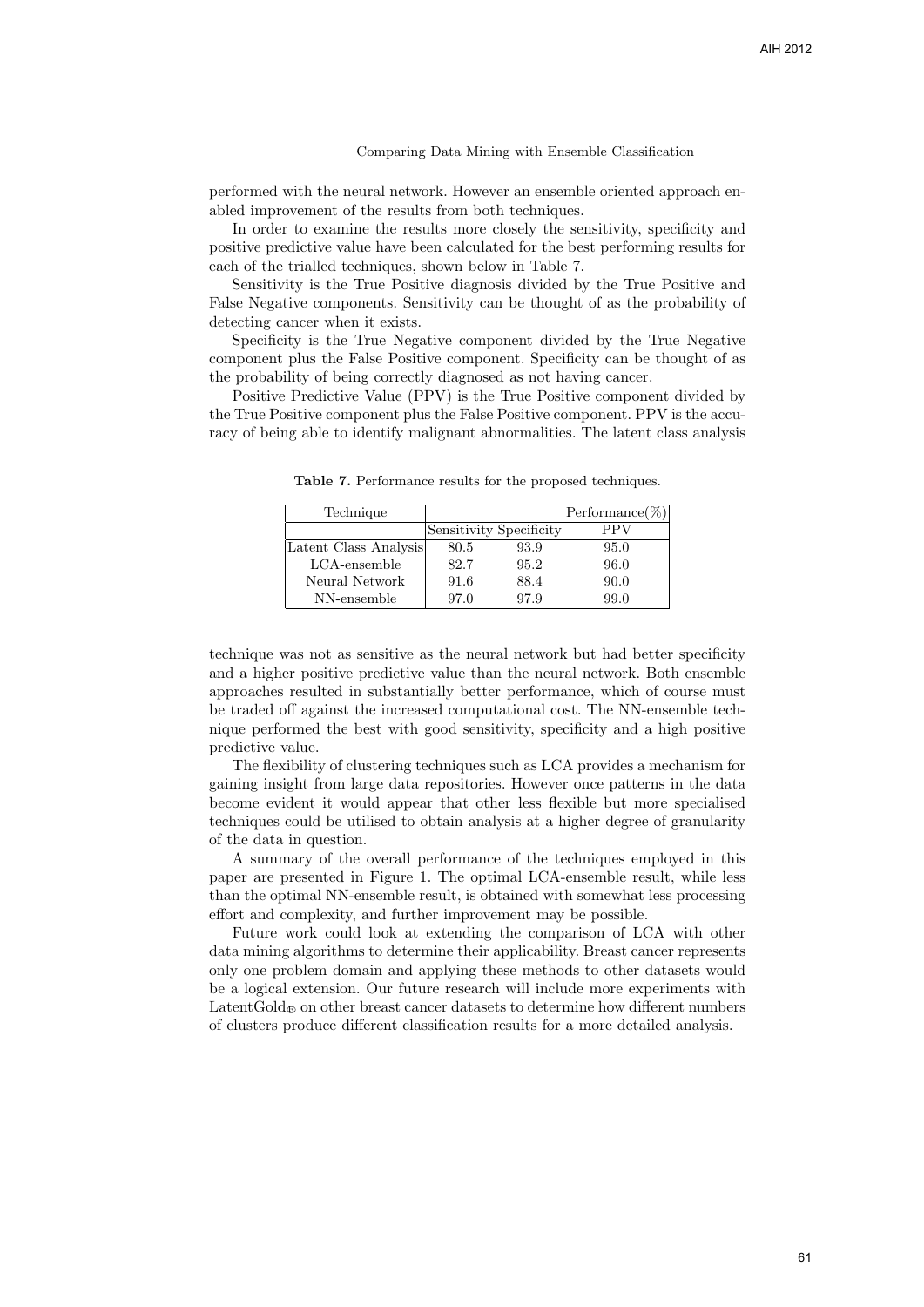

Fig. 1. Comparative Classification Accuracies.

### References

- 1. Christoyianni, I., Koutras, A., Dermatas, E., Kokkinakis, G.: Computer Aided Diagnosis of Breast Cancer in Digitized Mammograms. Computerized Medical Imaging and Graphics 26(5), 309-319 (2002)
- 2. DeSantis, C., Siegel, R., Bandi, P., Jemal, A.:Breast Cancer Statistics, 2011. CA: A Cancer Journal for Clinicians 61(6), 408-418 (2011)
- 3. Fraley, C., Raftery, A.: Model-based Clustering, Discriminant Analysis, and Density Estimation. Journal of the American Statistical Association 97(458), 611-631(2002)
- 4. Ghassem Pour, S., Maeder, A., Jorm, L.: Constructing a Synthetic Longitudinal Health Dataset for Data Mining. DBKDA 2012, The Fourth International Conference on Advances in Databases, Knowledge, and Data Applications.86-90 (2012)
- 5. Ghassem Pour, S., Maeder, A., Jorm, L.: Validating Synthetic Health Datasets for Longitudinal Clustering. The Australasian Workshop on Health Informatics and Knowledge Management (HIKM 2013) 142, to appear (2013)
- 6. Gou, S., Yang, H., Jiao, L., Zhuang, X.: Algorithm of Partition Based Network Boosting for Imbalanced Data Classification. The International Joint Conference on Neural Networks (IJCNN).1-6. IEEE (2010)
- 7. Heath, M., Bowyer, K., Kopans, D., Moore, R., Kegelmeyer, P.: The Digital Database for Screening Mammography. Proceedings of the 5th International Workshop on Digital Mammography.212-218 (2000)
- 8. Hofvind, S., Ponti, A., Patnick, J., Ascunce, N., Njor, S., Broeders, M., Giordano, L., Frigerio, A., Tornberg, S.: False-positive Results in Mammographic Screening for Breast Cancer in Europe: a literature review and survey of service screening programmes. Journal of Medical Screening 19(1), 57-66 (2012)
- 9. Kim, J., Park, J., Song, K., Park, H.: Detection of Clustered Microcalssifications on Mammograms Using Surrounding Region Dependence Method and Artificial Neural Network. The Journal of VLSI Signal Processing 18(3),251-262 (1998)